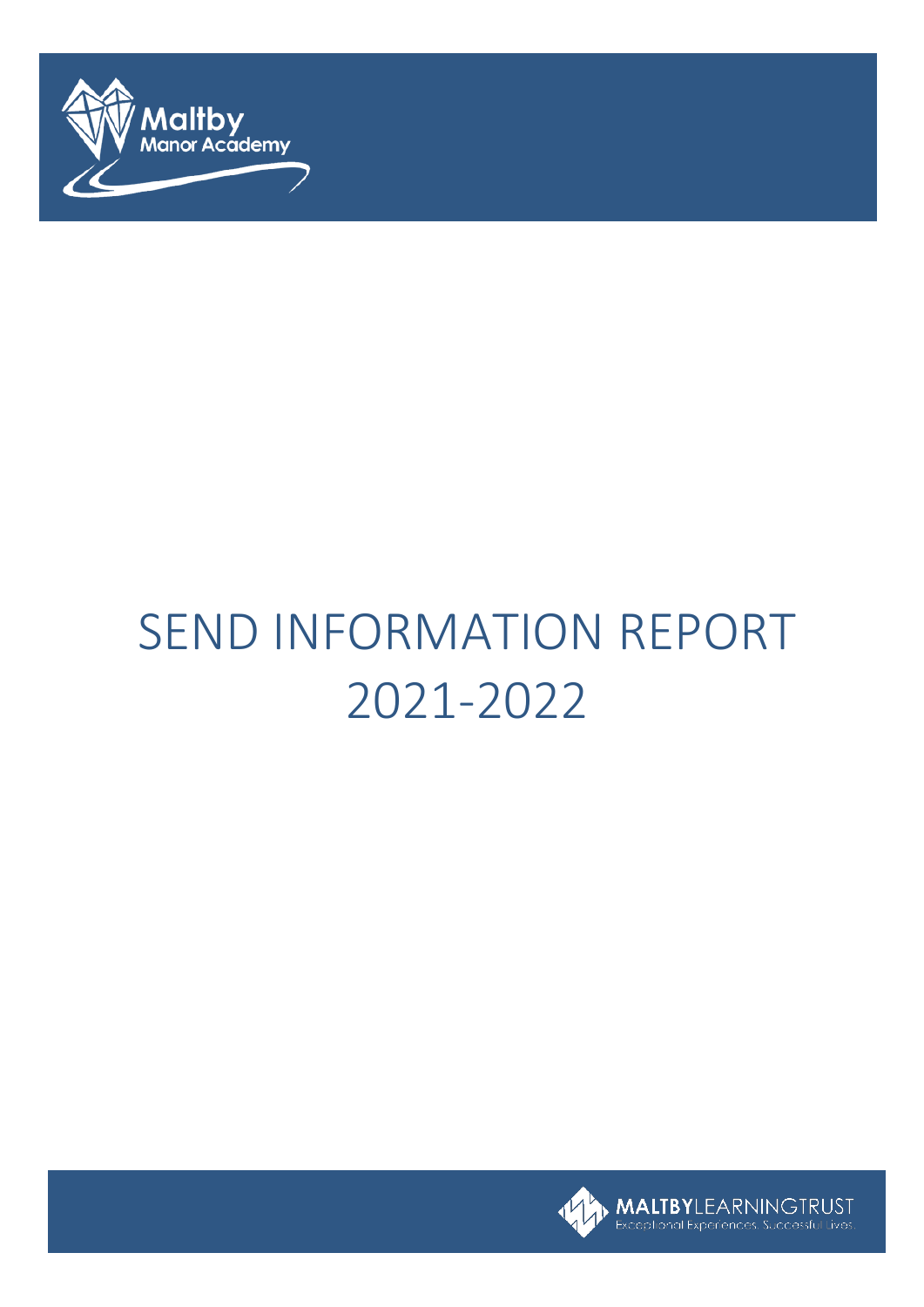# **1. THE KINDS OF SPECIAL EDUCATIONAL NEEDS FOR WHICH PROVISION IS MADE AT THE SCHOOL.**

The Academy, in line with the SEND Code of Practice, currently provides additional and/or different provision for a range of needs, including:

- Communication and interaction, for example, autistic spectrum disorder, Asperger's Syndrome, speech and language difficulties
- Cognition and learning, for example, dyslexia, dyspraxia,
- Social, emotional and mental health difficulties, for example, attention deficit hyperactivity disorder (ADHD),
- Sensory and/or physical needs, for example, visual impairments, hearing impairments, processing difficulties, epilepsy
- Moderate/severe/profound and multiple learning difficulties

Maltby Manor Academy is a mainstream setting. The Academy aims :-

"To have high expectations for all children, whatever their need; to be committed to promoting, achieving and maintaining high standards in all three key stages; to help all our children develop into self-confident young people who are articulate, literate and numerate, who have self-respect, respect for others and the ability to interact socially; who are enterprising, adaptable and have initiative; who have enquiring minds and a sense of curiosity and who are interested and highly motivated."

Special education provision is educational provision that is addition to or different from that made generally for others of the same age. This means provision that goes beyond the differentiated approaches and learning arrangements normally provided as part of high quality personalised teaching and learning in the classroom

It may take the form of additional SEND support from within the setting or require the involvement of specialist staff or support services from outside the setting.

As part of using its 'best endeavours', the Academy have arrangements in place to identify the need for and secure such provision, whether through expertise and resources available within the Academy or by drawing support from outside services.

The Governing Committee of Maltby Manor Academy has an agreed admissions criteria and any children with special educational needs or disability (either with or without a statement) will be considered for entry to the academy as part of the normal admissions criteria. (i.e. a child who meets the academy's admission criteria will not be refused entry or discriminated against on the grounds of their special educational need, where that need can be met in a mainst end school\*).

The school building has no impediments internally to the movement of physically disabled children. There are disabled toilet facilities within school and all doors are wide enough for wheelchair access.

**Covid-19** - During periods of Covid-19 restriction, and additional barriers may be faced by children with specific SEND needs. The placing of restrictions on access to school does not change the Trust's statutory duty to provide an equal access to education for children with SEND needs to that being provided for their peers. However, careful planning must take place to ensure that this takes place in a manner which protects the wellbeing of the student and members of staff. For these students it is important that the academies work closely with parents to formulate a package of support that either allows the student to directly access the academy or be provided with appropriate high-quality remote learning opportunities.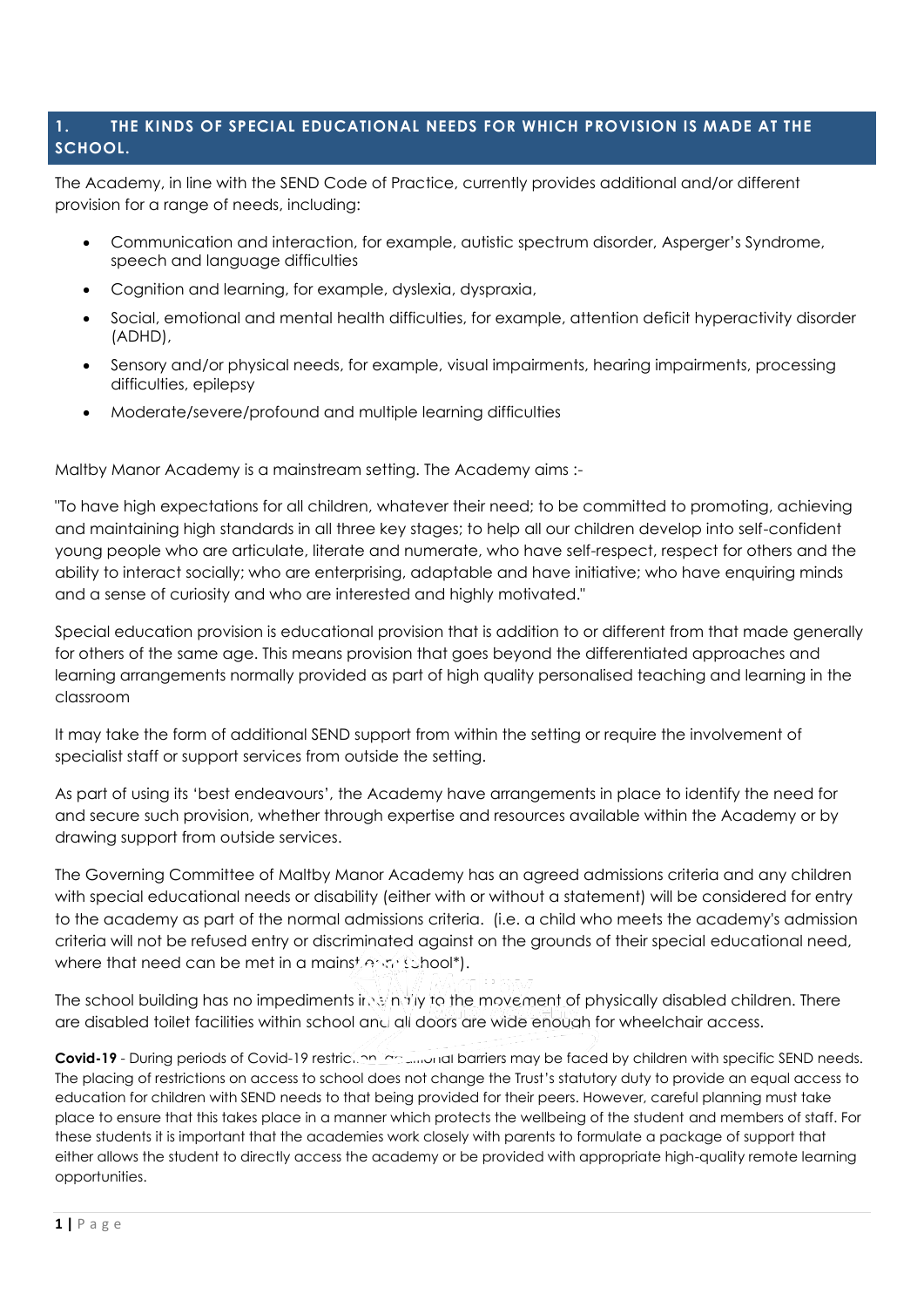**Covid-19** - Where a student's needs, be they behavioural or medical, mean that during a time of Covid-19 restriction their needs present a high level of risk to staff or themselves, the Academy Principal, in consultation with parents and the SENDCo, will decide whether they are taught within the academy or through remote learning.

\* Equality Act 2010.

# **2. POLICY FOR IDENTIFICATION AND ASSESSMENT OF PUPILS WITH SPECIAL EDUCATIONAL NEEDS**

Prior to any pupil with special educational needs or disability being admitted into the Academy, close links are established with parents, nursery/pre-school staff and any outside agencies involved in supporting the pupil. This will help the academy to establish specific need and ensure that the appropriate support and planning is available.

The SENDCO/SEND Manager are made aware of any pupils with Special Education Needs or disability by the child's class teacher and will then help to identify need and investigate appropriate levels of support intervention and differentiation.

#### SEND DEPARTMENT

The SEND department facilitates and coordinates the whole Academy approach to special educational needs. The SEND team includes the SENDCO, SEND Manager and the Associate Professionals working in partnership with the classroom teachers.

#### **SEND Co-ordinator**

Miss E Dawes is the named SENDCO (edawes@maltbymanoracademy.com)

The key responsibilities of the SENDCO include:

- Coordinate provision for children with SEND in liaison with the classroom teacher
- Advise on a graduated approach to providing SEND support
- Advise on the deployment of the schools delegated budget and other resources to meet pupils' needs effectively
- Liaise with external agencies
- Liaise with parents
- Liaise with transitional providers
- Provision Map the support on offer to the pupils identified
- SEND administration duties ensuring the SEND register is up to date.
- Work with the Principal and Governors to ensure that the Academy meets its responsibilities under the Equality Act (2010) with regard to reasonable adjustments and access arrangements

#### IDENTIFICATION AND ASSESSMENT

The identification of SEND pupils is part of the Academy monitoring of progress strategy.

- Levels of attainment are measured on entry.
- Levels of progress are monitored and reviewed at regular intervals.
- Where pupils are falling behind or making inadequate progress, work will be differentiated to meet individual needs.
- At this stage teachers may suspect a pupil has SEND needs. The pupil's response to early differentiation can help identify their particular needs.
- Where a pupil continues to make inadequate progress, despite high quality teaching targeted at their areas of weakness, the class teacher, working with the SENDCO should assess if the child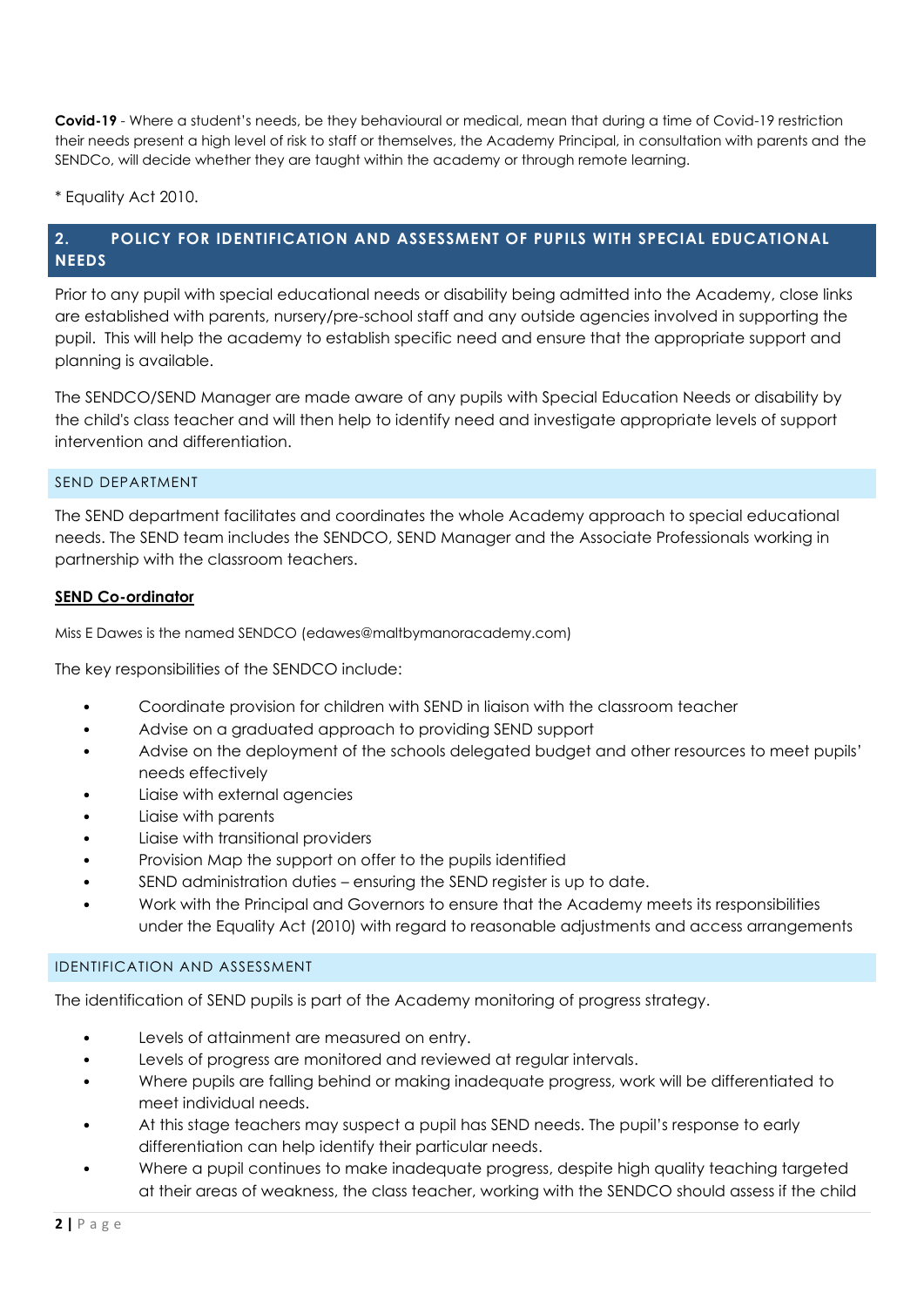has a significant learning difficulty. Where this is the case further intervention is planned, both from within the Academy and through external agency assessments and interventions.

Concerns may also be expressed by the associate professional or another teacher in the Academy. Parents may have noticed something about their child's behaviour, development or performance that has not been apparent in school or by another professional such as a Doctor, or a Health or Social Worker.

**Covid-19** – During a period of Covid-19 restriction, the identification and assessment of students with special needs may need to take place remotely through phone or video conference contact. Where on-site assessments are needed these should be carried out whilst maintaining social distancing. All planned measures must also have specific reference to any adjustment which will be required during a time of Covid-19 restriction and this should be referenced in training and risk assessment/planning processes. The plans should also consider the measures necessary to ensure the wellbeing of staff caring for the student is safeguarded at all times including procedural and specific PPE requirements (see Supporting Pupils with Medical Needs Policy).

# **3. THE SCHOOLS POLICIES FOR MAKING PROVISION FOR PUPILS WITH SPECIAL EDUCATIONAL NEEDS**

**Covid-19** – To ensure that appropriate and rigorous planning and risk assessment has taken place to protect students and staff. This could be through the provision of Personal Protective Equipment (PPE) or through routines and timings being altered to minimise risks.

**Covid-19** - All IEPs and support plans should be reviewed in periods of Covid-19 restriction and a risk assessment process undertaken to assess how a student's needs can be met.

As plans are reviewed, the need for, and availability of, staff with specialist training should be considered. Some staff who have vulnerabilities during times of Covid-19 restriction may not be in school or it may be considered too great a risk for them to carry out a particular procedure. Retraining needs and timelines should be built into the planning process.

# A. HOW THE SCHOOL EVALUATES THE EFFECTIVENESS OF ITS PROVISION FOR SUCH PUPILS

Pupil progress continues to be measured and recorded to measure impact of differentiation and interventions by the class teacher, SEND department and Governors including:

- Measurement against starting point
- Measurement against previous rates of progress
- The attainment gap between the child and their peers

Termly pupil progress meetings and intervention trackers assist this process.

**Covid-19 -** Due to the unprecedented circumstances presented by coronavirus, section 42 of the Children and Families Act 2014 has been temporarily modified so that local authorities and health commissioning bodies must use their 'reasonable endeavours' to discharge the duty to secure or arrange the provision specified in a child or young person's EHC plan/SEND need. Local authorities and educational providers may therefore need to work together to consider for each student with an EHC plan what can reasonably be provided during this temporary period. The health and safety of staff is an additional key consideration during this period.

#### B. THE SCHOOL'S ARRANGEMENTS FOR ASSESSING AND REVIEWING THE PROGRESS OF PUPILS WITH SPECIAL EDUCATIONAL NEEDS

Following identification and initial strategies of differentiation if progress is still of a concern, it will be necessary to: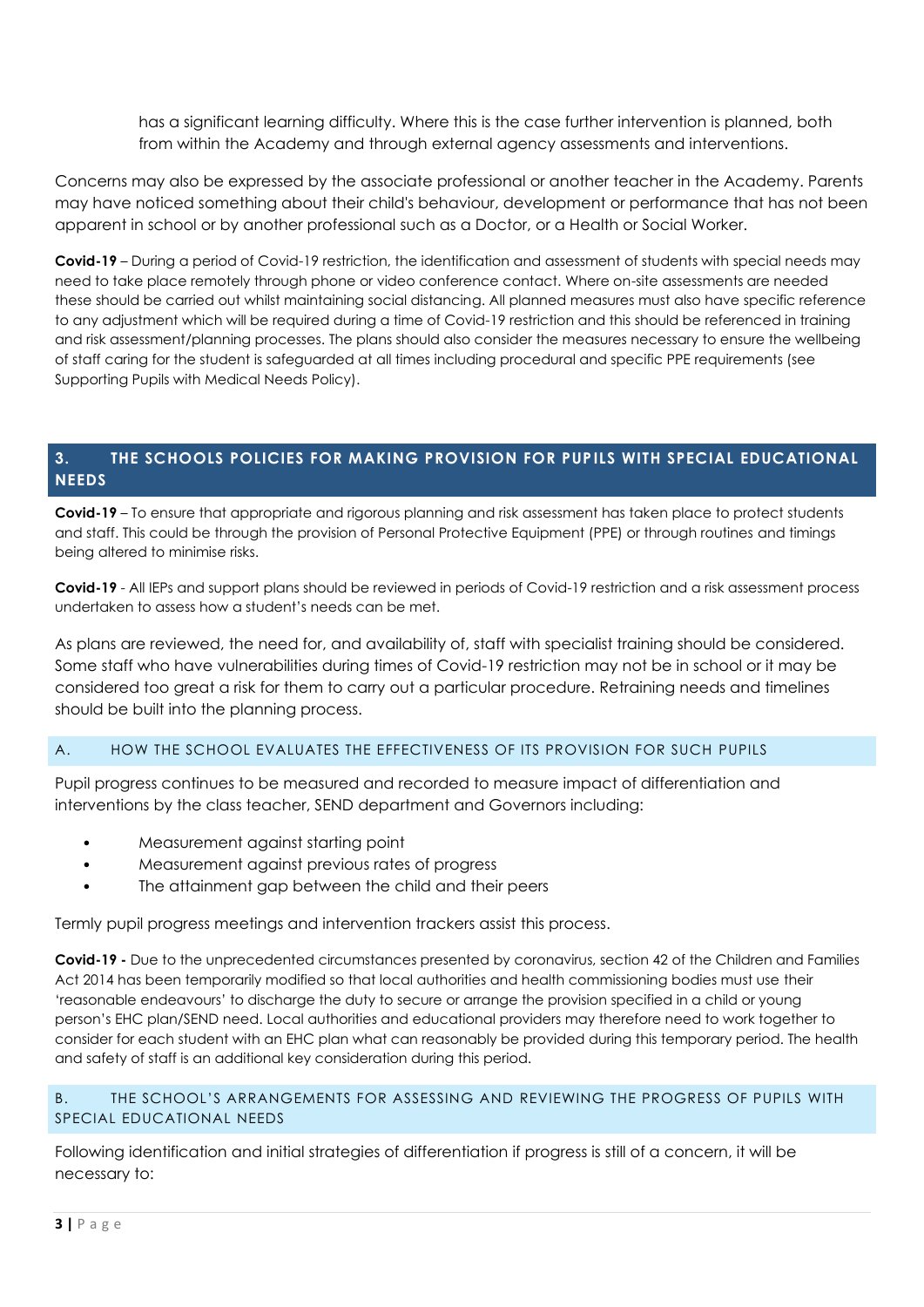- Discuss this with the pupil's parents or carers and collect relevant information
- The SENDCO to register the pupil's special educational need
- If necessary, the SENDCO, class teacher and parent /carer discuss what support can be given outside the classroom to help the child with their learning barrier. This might be something specific to the child in the form of an Individual Education Plan (IEP), SEND support plan or as part of one of the interventions operating in school, e.g. Early Literacy Intervention plus specific homework.
- Progress is monitored regularly and termly review meetings are held at parent's evenings.
- A review meeting considers the progress made by the pupil, the effectiveness of any extra support received and an agreement on what needs to happen next.

#### **Use of data and record keeping:**

- Provision made for pupils with SEND is accurately recorded and kept up to date on the IEPs and provision map. This will form part of regular discussions with parents about their child's progress, expected outcomes from the support and planned next steps. They should ensure that they have accurate information to evidence the SEND support that has been provided over the pupil's time in the Academy, as well as its impact.
- Recording information on the provision map enables the SENDCO to maintain an overview of the collective programmes of individual pupils and provides a basis for monitoring the levels of intervention and assessing their impact on progress.
- The SENDCO will track and monitor SEND pupils' progress and data using the school data system.

**Covid-19** - During a period of Covid-19 restriction, the assessing and reviewing of students with special needs may need to take place remotely through phone or video conference contact. Where on-site assessments are needed these should be carried out whilst maintaining social distancing.

# C. THE SCHOOL'S APPROACH TO TEACHING PUPILS WITH SPECIAL EDUCATIONAL NEEDS

Whole Academy Policy

- To provide for pupils with SEND, through access to a broad and balanced curriculum that is differentiated/ supported to meet individual needs.
- To provide additional intervention and support for SEND pupils from within the Academy and through external agency assessments and interventions.
- To ensure all pupils make appropriate levels of progress

**Covid-19** - During periods of Covid-19 restriction, additional barriers may be faced by children with specific SEND needs. The placing of restrictions on access to school does not change the Trust's statutory duty to provide an equal access to education for children with SEND needs to that being provided for their peers. However, careful planning must take place to ensure that this takes place in a manner which protects the wellbeing of the student and members of staff. For these students it is important that the academies work closely with parents to formulate a package of support that either allows the student to directly access the academy or be provided with appropriate high quality remote learning opportunities.

**Covid-19** - The Academy Principal will review plans for any student whose needs present a higher risk to themselves or staff during a period of Covid-19 restriction. This could be for a number of factors, for example because of risk of serious illness to the student because of medical needs or because of particular behavioural traits (for example spitting, deregulation leading to violence) presenting increased risks to staff. If the Academy Principal considers that, given the additional challenges presented in a Covid-19 situation, the student's needs can be met more safely through remote learning a package of this type will be developed between SENDCos and parents.

#### D. HOW THE SCHOOL ADAPTS THE CURRICULUM AND LEARNING ENVIRONMENT FOR PUPILS WITH SPECIAL EDUCATIONAL NEEDS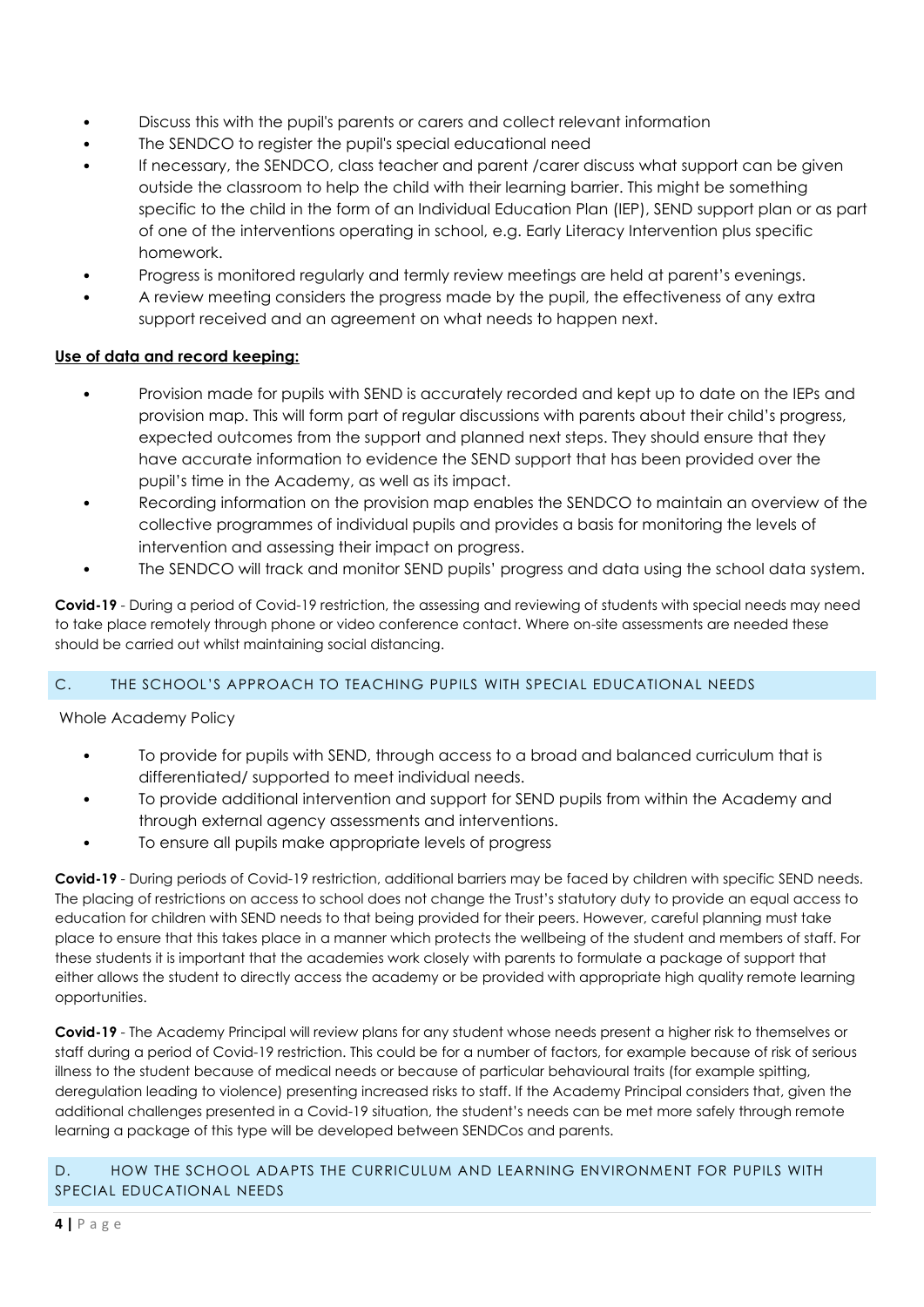The school will make reasonable adjustments to meet a range of special educational needs within its mainstream setting. Learning is personally planned including group and individual adaptations to the curriculum.

**Covid-19** – During a period of Covid-19 restriction, the academy will use its best endeavours to adapt the curriculum and learning environment as appropriate to meet the needs of students with special needs. However, this will be planned and carried out within the context of the regulations required for the stage of Covid-19 restriction (eg. Social distancing measures/removal of soft materials).

# E. ADDITIONAL SUPPORT FOR LEARNING THAT IS AVAILABLE TO PUPILS WITH SPECIAL EDUCATIONAL NEEDS

# **Differentiation**

- Class teachers are responsible for differentiating to meet the needs of all the pupils in their classroom using appropriate resources, including the allocation of the Associate Professionals.
- Class teachers should set high expectations for every pupil including challenging targets
- Lessons should be planned to address potential areas of difficulty and to ensure that there are no barriers to every child achieving.

# **Associate Professional Support**

In addition to quality first teaching and a differentiated approach, pupils with SEND may also require extra support for their learning needs from an Associate Professional (AP) in the classroom. The general objectives of in class support are:

- AP is actively and pro-actively involved in the lesson.
- AP adjusts activities according to pupil response, to ensure differentiation and challenge.
- AP monitors pupil response to learning activities and feeds back to teacher.
- AP shows specific subject knowledge through use of questioning.
- AP promotes positive climate to learning and establishes positive working relationships.
- AP promotes and encourages independent learning.
- AP has a good working knowledge of SEND learning barriers and targets support appropriately.

There will also be circumstances when individual or small groups of pupils will need to be withdrawn from their mainstream lesson to access specific interventions.

Such provision will be discussed with parents/carers at review meetings.

**Covid-19** – During a period of Covid-19 restriction, the academy will use its best endeavours to provide the additional support as appropriate to meet the needs of students with special needs. However, this will be planned and carried out within the context of the regulations required for the stage of Covid-19 restriction (e.g. Social distancing measures/removal of soft materials).

# F. HOW THE SCHOOL ENABLES PUPILS WITH SPECIAL EDUCATIONAL NEEDS TO ENGAGE IN THE ACTIVITIES OF THE SCHOOL IN ADDITION TO THOSE AVAILABLE IN ACCORDANCE WITH THE CURRICULUM:

The school will make reasonable adjustments to enable all pupils to access all school activities. This may include for example allocation of a 1-1 support worker and/or permission for a parent/carer to attend a school trip.

Pupils at the academy with medical conditions are properly supported so that they have full access to their education. This includes consultation with health and social care professionals, pupils and parents to ensure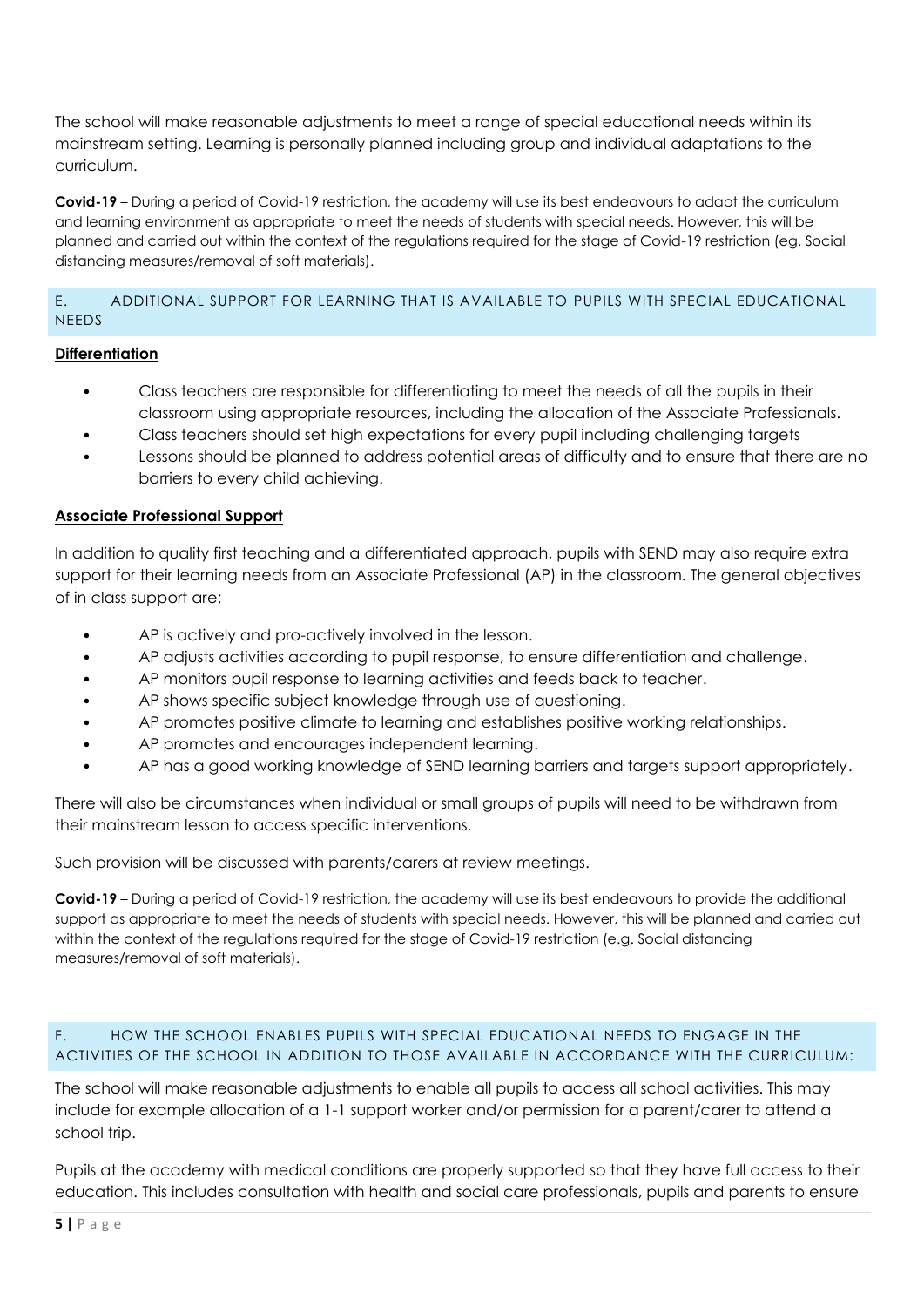that the needs of children with medical conditions are effectively supported. A child will not be excluded from full-time education because of a medical condition, although health and safety elements, staffing, or the finalisation of risk assessments will need to be in place first.

**Covid-19** – During a period of Covid-19 restriction, the academy obligations under the Equality Act (2010) do not change. However, all activities will be subject to further scrutiny and staff and leaders will need to seek assurance that they can be carried out whilst managing any risk to the student with a SEND need or staff prior to it being approved. If an Academy Principal decides, in consultation with parents and SENDCOs that a student's needs cannot be safely met in school a remote learning package with appropriate support will be developed.

#### G. SUPPORT THAT IS AVAILABLE FOR IMPROVING THE EMOTIONAL, MENTAL AND SOCIAL DEVELOPMENT OF PUPILS WITH SPECIAL EDUCATIONAL NEEDS

# **The Educational Psychologist:**

# pthorp@psychologydirect.co.uk - Psychology Direct

Educational Psychologists are specialists in learning, behaviour and child development. They work directly with pupils and also give expert advice to parents, carers and teachers. Within the Academy the educational psychologist service provides a wide range of services including advice on teaching and learning, counselling, staff training, behaviour management and practical evidence based interventions. They will provide advice and contribute to the EHC plans.

# **Learning Support Service:**

Sarah Phillips: sarah-siteam.phillips@rotherham.gov.uk

The LSS teacher visits school regularly. She will observe identified pupils in class and when working with the AP. She makes regular assessments of the children's progress, academic level and social interaction which helps to inform future I.E.P.s. and reviews.

She liaises with the class teacher and attends termly review meetings. She also provides resources and ideas for the AP to use with the children. At our request and with parental consent, she will observe any children for whom we have concerns. She is a regular point of contact for advice on any SEND matters.

# **MAST support:**

Sara Graham: sgraham@learningtrust.com

The school accesses a counselling service provided by Rotherham MAST.

# **Pastoral support:**

Nicola Hollinger: nhollinger@maltbymanoracademy.com

The school employs a pastoral support professional whose main aim is to ensure that children's emotional needs are met so that they are ready to learn. This member of staff provides the day to day support and run's personalised pastoral programmes which are monitored and reviewed regularly.

# **Other SEND agencies including CDC, SALT, SEMH and ACT:**

Referrals around for specific learning difficulties are done so with parental permission. The service will come and complete an assessment and observation with the child and then write a report. After discussing the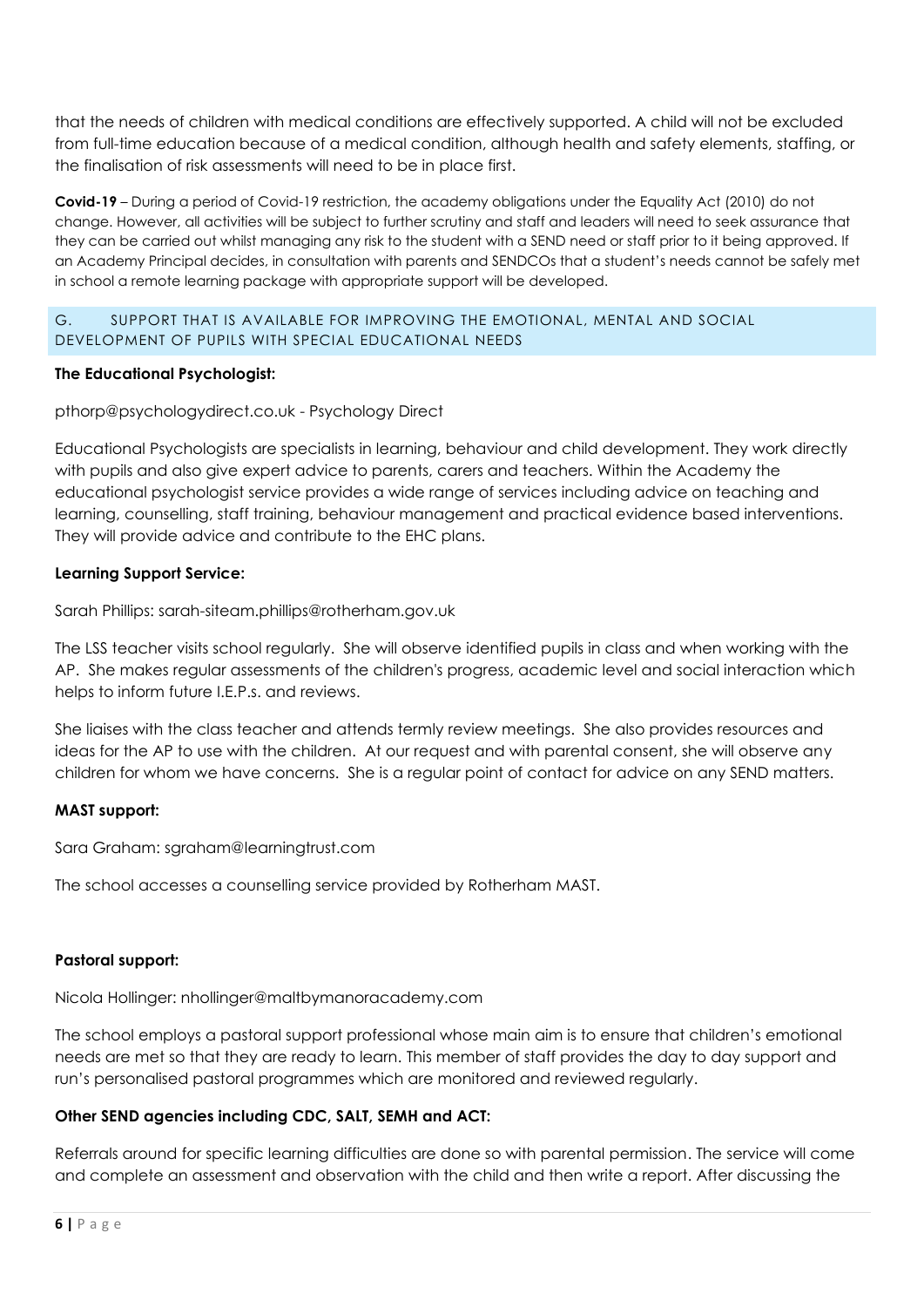report with the parent, teacher and SENDCO a package of support will be implemented if necessary with measurable outcomes.

| CDC:         | Kate Storer - kate.storer@rotherham.gov.uk              |  |  |
|--------------|---------------------------------------------------------|--|--|
|              | Jo Pollard - jo.pollard@rotherham.gov.uk                |  |  |
| SALT:        | Speech & Language Therapy Dept - 01709 423230/423229    |  |  |
| SEMH:        | Social, Emotional Mental Health-Aspire Outreach Service |  |  |
| <b>CAMHS</b> | 01709 304808                                            |  |  |

**Covid-19** – the academy will work with the Trust, local authority and health partners to ensure that services for additional support and early help, for example around anxiety, mental health, behaviour, social care, or changes to mobility will be available as far as possible. The academy is mindful that these considerations could apply to students who they did not previously affect.

# **4. SEND COORDINATOR:**

Elizabeth Dawes – edawes@maltbymanoracademy.com

**Covid-19** – Ensure that a detailed risk assessment and planning process has been undertaken and that this includes provision for meeting the needs of SEND students.

**Covid-19** – Ensure that key staff have reviewed the EHCPs/IEPs/support plans taking into account revised policy and guidance and seeking specialist advice where needed prior to the student's readmission to the academy.

**Covid-19** – Work to identify students who have particular vulnerabilities. Consult with the Principal, parents and professionals in revising IEPS/support plans and producing risk assessments prior to the student's readmission to the academy.

**Covid-19** – Ensure that any additional training required is accessed (for example, in the safe use of PPE) prior to a student being readmitted to the academy.

# **5. EXPERTISE AND TRAINING OF STAFF**

#### In Service Training

In-service training has been developed to encourage all staff (teaching and non-teaching) to develop their understanding of special educational needs.

Teaching staff are encouraged to:

- Develop their understanding of special needs and the educational, social and personal implications for a pupil.
- Develop their teaching expertise in providing for pupils with learning barriers.
- Develop a secure knowledge of differentiation to provide high quality teaching and learning for all pupils.
- Keep up with any new initiatives, procedures and legislation in the area of SEND.
- As the Academy continues to develop the use of Associate Professionals, we are also aware of the need for them to benefit from the in-service training and for teaching staff to be trained in the best ways of utilising associate professionals as an important resource to the Academy. A programme of training is in place.
- All teachers and APs who are required to meet specific need will receive specific training through LA or external courses as appropriate.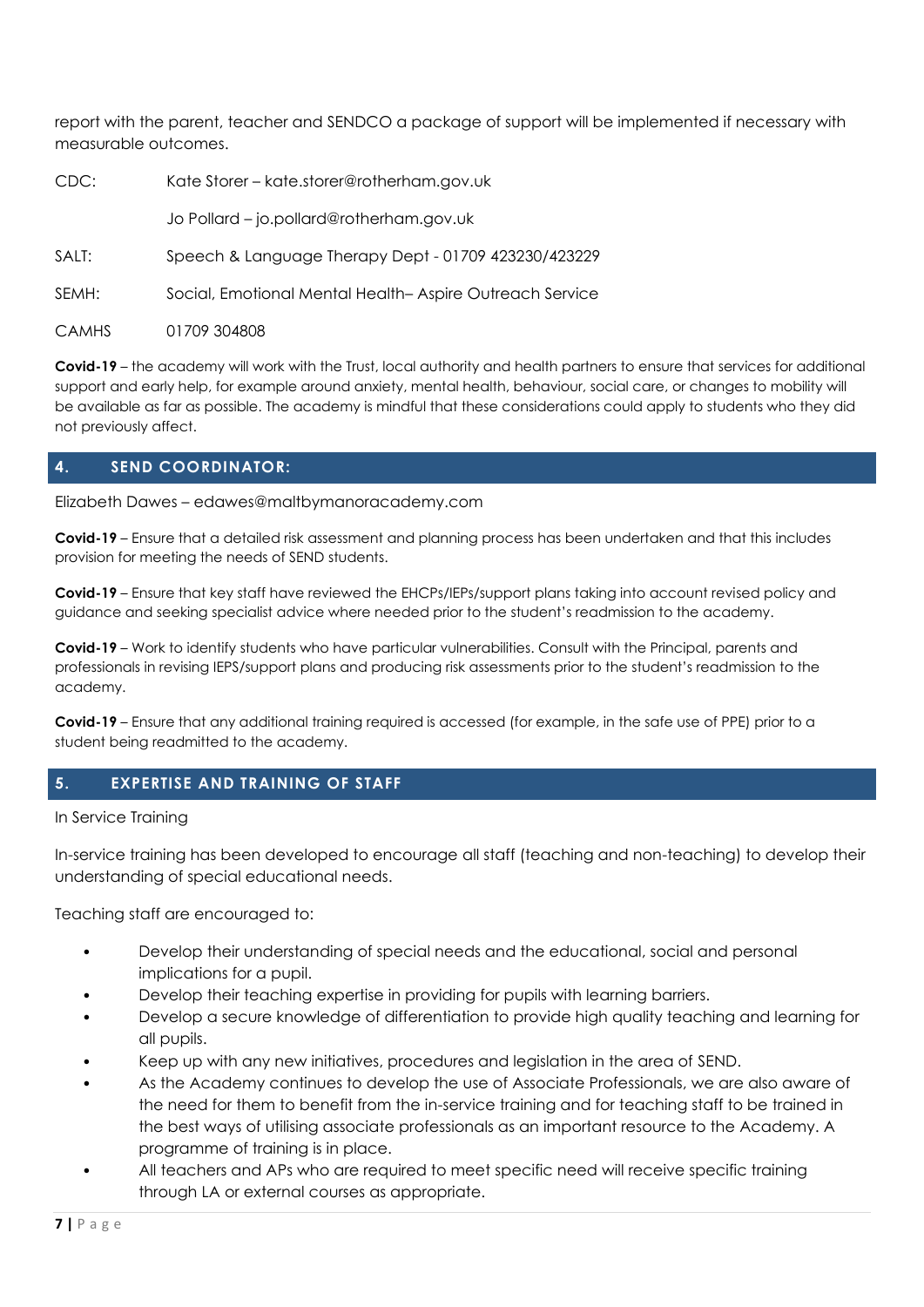- Generic SEND training is planned into the whole school CPD programme and delivered through staff meetings and INSET days by SENDCO or external providers – this includes Governor training.
- SENDCO has completed the mandatory PGCertSEN award.
- SENDCO attend regular SEND network meetings within the trust and the wider authority.

**Covid-19 –** Some students with particular vulnerabilities may be unable to attend school during periods of Covid-19 restriction. Staff will be expected to provide meaningful learning opportunities remotely for these students.

**Covid-19 –** During times of Covid-19 restriction further measures around hygiene and infection control need to be implemented and stringently applied. Please see the revised Intimate Care Policy or First Aid Policy for details.

#### **Securing of Specialist Services/Support at Maltby Manor Academy**

| <b>Need</b>                                      | Condition                                                | <b>Universal</b><br>Intervention                                                                                                                                                                                                                                                                                                                                           | <b>Additional School</b><br>Support (no EHC plan)                                                                                                                                                                                                                                                                                                                                                                               | With EHC plan                                                                                                                                                    |
|--------------------------------------------------|----------------------------------------------------------|----------------------------------------------------------------------------------------------------------------------------------------------------------------------------------------------------------------------------------------------------------------------------------------------------------------------------------------------------------------------------|---------------------------------------------------------------------------------------------------------------------------------------------------------------------------------------------------------------------------------------------------------------------------------------------------------------------------------------------------------------------------------------------------------------------------------|------------------------------------------------------------------------------------------------------------------------------------------------------------------|
| Communication<br>and Interaction<br><b>Needs</b> | Autistic Spectrum<br>Condition                           | Training provided for all staff<br>from Hilltop re generic<br>strategies that can be<br>integrated into the<br>classroom teaching and<br>learning to benefit autistic<br>pupils re structure,<br>language, conceptual<br>understanding eg<br>visual/kinaesthetic supports<br>and strategies                                                                                | Liaison with Hilltop<br>$\bullet$<br>School staff re<br>strategies to aid<br>learning in the<br>classroom;<br>SALT/CDC referrals with<br>$\bullet$<br>Keyworker and strategy<br>support;<br>Family support and<br>$\bullet$<br>networks sought if<br>necessary to support<br>parents.<br>Possible interventions:<br>$\bullet$<br>Anger Management;<br><b>Pupil Voice</b><br>$\bullet$<br>Sensory questionnaire,<br>morning gym. | As additional school support<br>but with 1-1 AP support and<br>interventions if /when<br>necessary.                                                              |
|                                                  | Speech,<br>Language and<br>Communication<br><b>Needs</b> | Implementation of practical<br>strategies by teacher<br>integrated into the<br>classroom teaching and<br>learning to benefit pupils<br>with speech and language<br>difficulties. In FS1 &2 SALT<br>provision in place as<br>advised by NHS SALT<br>therapist for understanding<br>of language.                                                                             | $\bullet$<br>SALT/CDC referrals with<br>Keyworker and strategy<br>support;<br>Implementation of<br>$\bullet$<br>practical interventions<br>by TA in school as<br>recommended by SALT                                                                                                                                                                                                                                            | As additional school support<br>with extra family and<br>parental support as<br>necessary                                                                        |
| <b>Cognition and</b><br>Learning<br><b>Needs</b> | Moderate Learning<br><b>Needs</b>                        | Implementation of practical<br>strategies/differentiation by<br>teacher integrated into the<br>classroom teaching and<br>learning to benefit pupils<br>with moderate learning<br>difficulties supported by<br>class TA as an additional<br>resource.<br>$E.g. - visual$ and kinges the tic<br>learning techniques and<br>overlearning - adapted<br>visual aids, modelling; | $\bullet$<br>LSS and EPS referrals<br>with Keyworker and<br>strategy support;<br>Implementation of<br>$\bullet$<br>practical interventions<br>by TA in school as<br>recommended by LSS<br>and EPS;<br>Specific and bespoke<br>$\bullet$<br>TA interventions used<br>and measured as part<br>of IEP provision                                                                                                                    | As additional school support<br>with but with 1-1 AP support<br>and interventions if /when<br>necessary and<br>extra family and parental<br>support as necessary |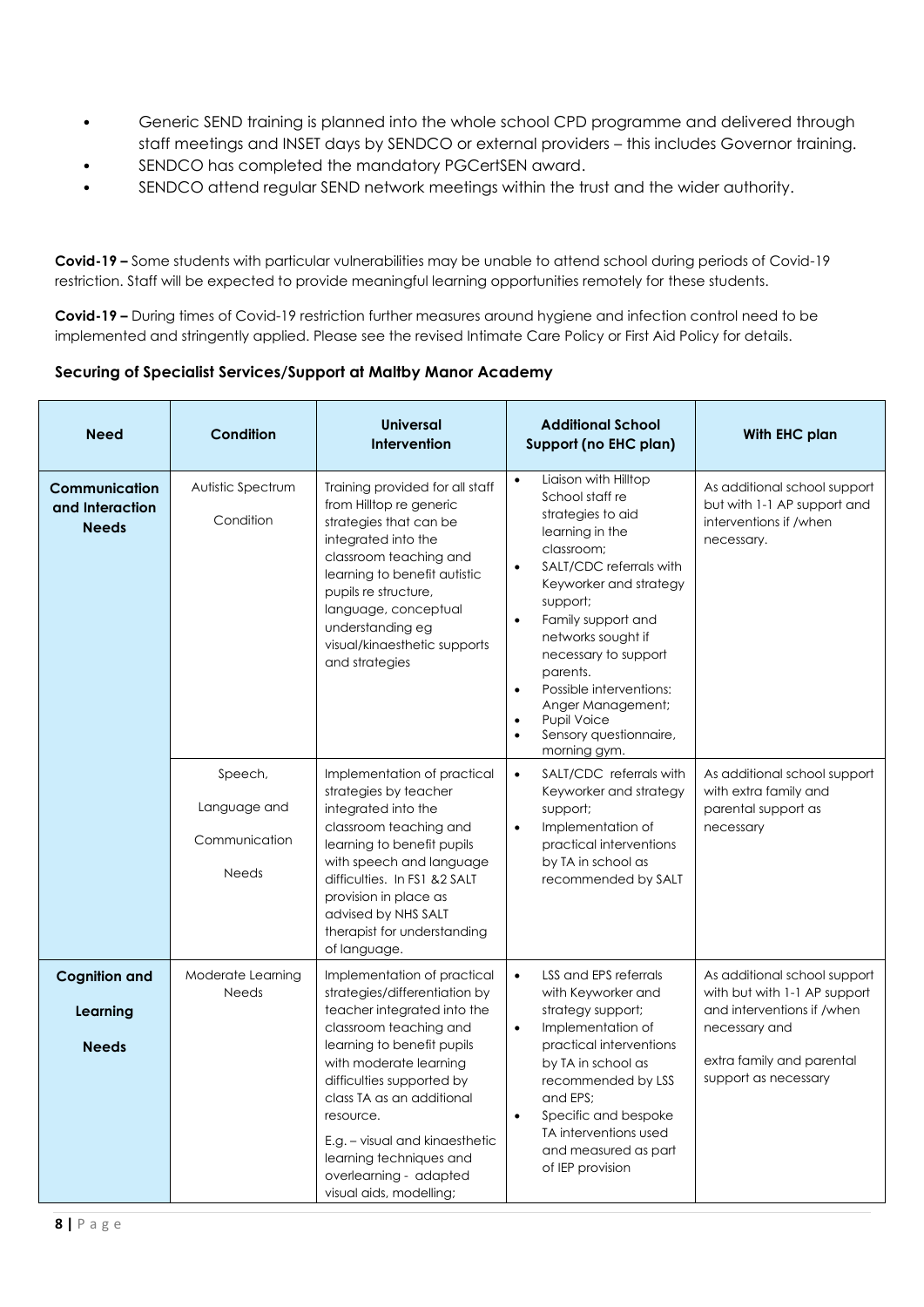|                                                                         |                                             | differentiated delivery -<br>simplified language, slower<br>pace, writing frames,<br>structured sentences                                                                                                                                            | e.g.: Beat Dyslexia/MSL<br>$\bullet$<br>programme followed                                                                                                                                                                                                                                                                                                                                                                               |                                                                                                                                                                  |
|-------------------------------------------------------------------------|---------------------------------------------|------------------------------------------------------------------------------------------------------------------------------------------------------------------------------------------------------------------------------------------------------|------------------------------------------------------------------------------------------------------------------------------------------------------------------------------------------------------------------------------------------------------------------------------------------------------------------------------------------------------------------------------------------------------------------------------------------|------------------------------------------------------------------------------------------------------------------------------------------------------------------|
|                                                                         | Specific<br>Learning<br><b>Difficulties</b> | Implementation of practical<br>strategies/differentiation by<br>teacher integrated into the<br>classroom teaching and<br>learning to benefit pupils<br>with specific learning<br>difficulties supported by<br>class AP as an additional<br>resource. | LSS and EPS referrals<br>$\bullet$<br>with Keyworker and<br>strategy support;<br>Implementation of<br>$\bullet$<br>practical interventions<br>by AP in school as<br>recommended by LSS<br>and EPS;<br>Specific and bespoke<br>$\bullet$<br>AP interventions used<br>and measured as part<br>of IEP provision<br>e.g. Clicker,<br>$\bullet$<br>Teodorescu Write from<br>the Start, reading<br>rescue, numicon, 1st<br>Class of number etc | As additional school support<br>with but with 1-1 AP support<br>and interventions if /when<br>necessary and<br>extra family and parental<br>support as necessary |
| Social,<br><b>Emotional and</b><br><b>Mental Health</b><br><b>Needs</b> | Social Needs                                | All pupils can be referred to<br>the inclusion<br>team/safeguarding officer if<br>there are concerns about<br>their social needs who will<br>provide pastoral support,<br>interventions and liaise with<br>parents                                   | If the pastoral /safeguarding<br>officer continues to be<br>concerned a referral will be<br>made to Early Help/social<br>care. School will attend<br>subsequent core group<br>meetings as appropriate<br>implementing support<br>strategies in school. Staff will<br>be supported in this process<br>by the SENDCO and<br>Principal as appropriate                                                                                       | As additional school support<br>with but with 1-1 AP support<br>and interventions if /when<br>necessary and extra family<br>and parental support as<br>necessary |
|                                                                         | <b>Emotional Needs</b>                      | All pupils can be referred to<br>inclusion team/safeguarding<br>officer if there are concerns<br>about their emotional needs<br>who will provide pastoral<br>support, interventions and<br>liaise with parents                                       | If the inclusion team<br>/safeguarding officer<br>continues to be concerned<br>a referral will be made to<br>Rotherham MAST, SEMH<br>and/or EPS and she or the<br>SENDCO will attend<br>subsequent meetings as<br>appropriate implementing<br>support strategies in school<br>in liaison with the class<br>teacher.                                                                                                                      | As additional school support<br>with but with 1-1 AP support<br>and interventions if /when<br>necessary and extra family<br>and parental support as<br>necessary |
|                                                                         | <b>Mental Health Needs</b>                  | All pupils can be referred to<br>inclusion team/safeguarding<br>officer if there are concerns<br>about their mental health<br>needs who will provide<br>pastoral support,                                                                            | If the pastoral /safeguarding<br>officer continues to be<br>concerned a referral will be<br>made to Rotherham MAST,<br>SEMH and/or EPS/CAMHS<br>and they or the SENDCO will                                                                                                                                                                                                                                                              | As additional school support<br>with but with 1-1 AP support<br>and interventions if /when<br>necessary and extra family<br>and parental support as<br>necessary |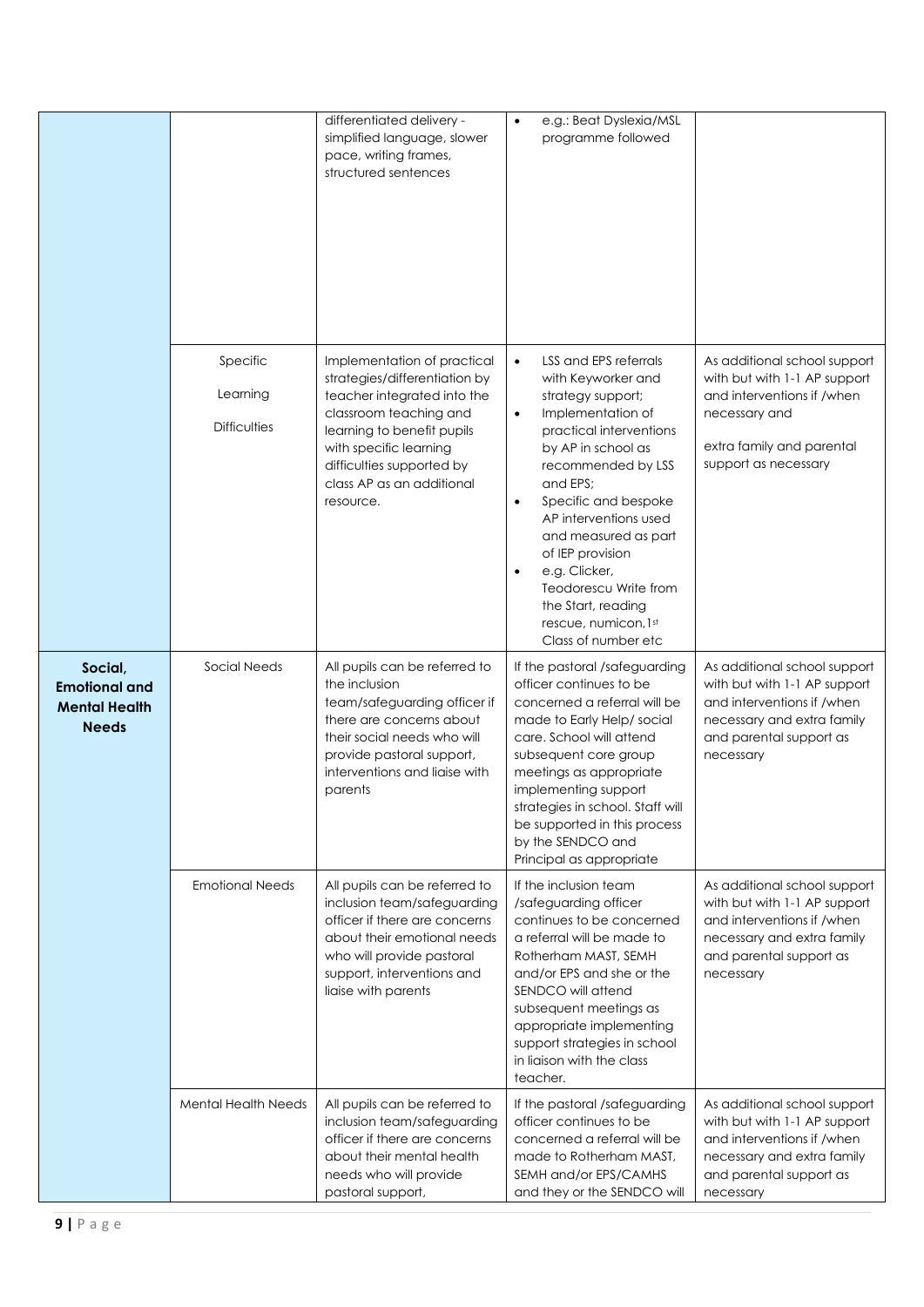|                                             |                                             | interventions and liaise with<br>parents                                                                                                                                                                                                                    | attend subsequent meetings<br>as appropriate<br>implementing support<br>strategies in school in liaison<br>with the class teacher/s.                                                                |                                                                                                                                                                  |
|---------------------------------------------|---------------------------------------------|-------------------------------------------------------------------------------------------------------------------------------------------------------------------------------------------------------------------------------------------------------------|-----------------------------------------------------------------------------------------------------------------------------------------------------------------------------------------------------|------------------------------------------------------------------------------------------------------------------------------------------------------------------|
| <b>Sensory and</b><br><b>Physical Needs</b> | Hearing<br>Impairment<br><b>Needs</b>       | Implementation of practical<br>strategies/ differentiation by<br>teacher integrated into the<br>classroom teaching and<br>learning to benefit pupils<br>with Hearing Impairment<br>Needs supported by class<br>AP as an additional<br>resource.             | HI service/CDC referrals<br>$\bullet$<br>with Keyworker and<br>strategy support;<br>Implementation of<br>$\bullet$<br>practical interventions<br>by AP in school as<br>recommended by HI<br>service | As additional school support<br>with but with 1-1 AP support<br>and interventions if /when<br>necessary and extra family<br>and parental support as<br>necessary |
|                                             | Visual<br>Impairment<br><b>Needs</b>        | Implementation of practical<br>strategies/differentiation by<br>teacher integrated into the<br>classroom teaching and<br>learning to benefit pupils<br>with Visual Impairment<br>Needs supported by class<br>AP as an additional<br>resource.               | VI/CDC service referrals<br>$\bullet$<br>with Keyworker and<br>strategy support;<br>Implementation of<br>$\bullet$<br>practical interventions<br>by AP in school as<br>recommended by VI<br>service | As additional school support<br>with but with 1-1 AP support<br>and interventions if /when<br>necessary and extra family<br>and parental support as<br>necessary |
|                                             | Multi-Sensory<br>Impairment<br><b>Needs</b> | Implementation of practical<br>strategies/differentiation by<br>teacher integrated into the<br>classroom teaching and<br>learning to benefit pupils<br>with Multi-Sensory<br><b>Impairment Needs</b><br>supported by class AP as an<br>additional resource. | VI/HI/CDC referrals with<br>$\bullet$<br>Keyworker and strategy<br>support;<br>Maltby Academy<br>$\bullet$<br>transition support from<br>specialist AP.                                             | As additional school support<br>with but with 1-1 AP support<br>and interventions if /when<br>necessary and extra family<br>and parental support as<br>necessary |
| <b>Physical and</b><br><b>Medical Needs</b> | Physical<br><b>Needs</b>                    | Implementation of practical<br>strategies/ differentiation by<br>teacher integrated into the<br>classroom teaching and<br>learning to benefit pupils<br>with Physical Needs<br>supported by class AP as an<br>additional resource.                          | Liaison with Health Visitor,<br>CDC, EYIOS worker, OT<br>service, school nurse and/or<br>Disability Officer re strategies<br>to aid learning in the<br>classroom and around<br>school               | As additional school support<br>with but with 1-1 AP support<br>and interventions if /when<br>necessary and extra family<br>and parental support as<br>necessary |
|                                             | Medical<br><b>Needs</b>                     | Implementation of practical<br>strategies/ differentiation by<br>teacher integrated into the<br>classroom teaching and<br>learning to benefit pupils<br>with Medical Needs<br>supported by class AP as an<br>additional resource.                           | Liaison with Health Visitor,<br>CDC, OT service, school<br>nurse, Epilepsy Nurse and/or<br>Disability Officer re strategies<br>to aid learning in the<br>classroom and around<br>school             | As additional school support<br>with but with 1-1 AP support<br>and interventions if /when<br>necessary and extra family<br>and parental support as<br>necessary |

**Covid-19** – At times of Covid-19 restriction, it is particularly important that all members of the school community work collectively to ensure the wellbeing of our most vulnerable students. This can both be through ensuring access to learning and through acting as a critical partner in ensuring risks to all stakeholders are carefully controlled.

**Covid-19** – Specialist services will be expected to provide specialist support in formulating risk assessments and planning to meet the needs of children with SEND needs during times of Covid-19 restriction.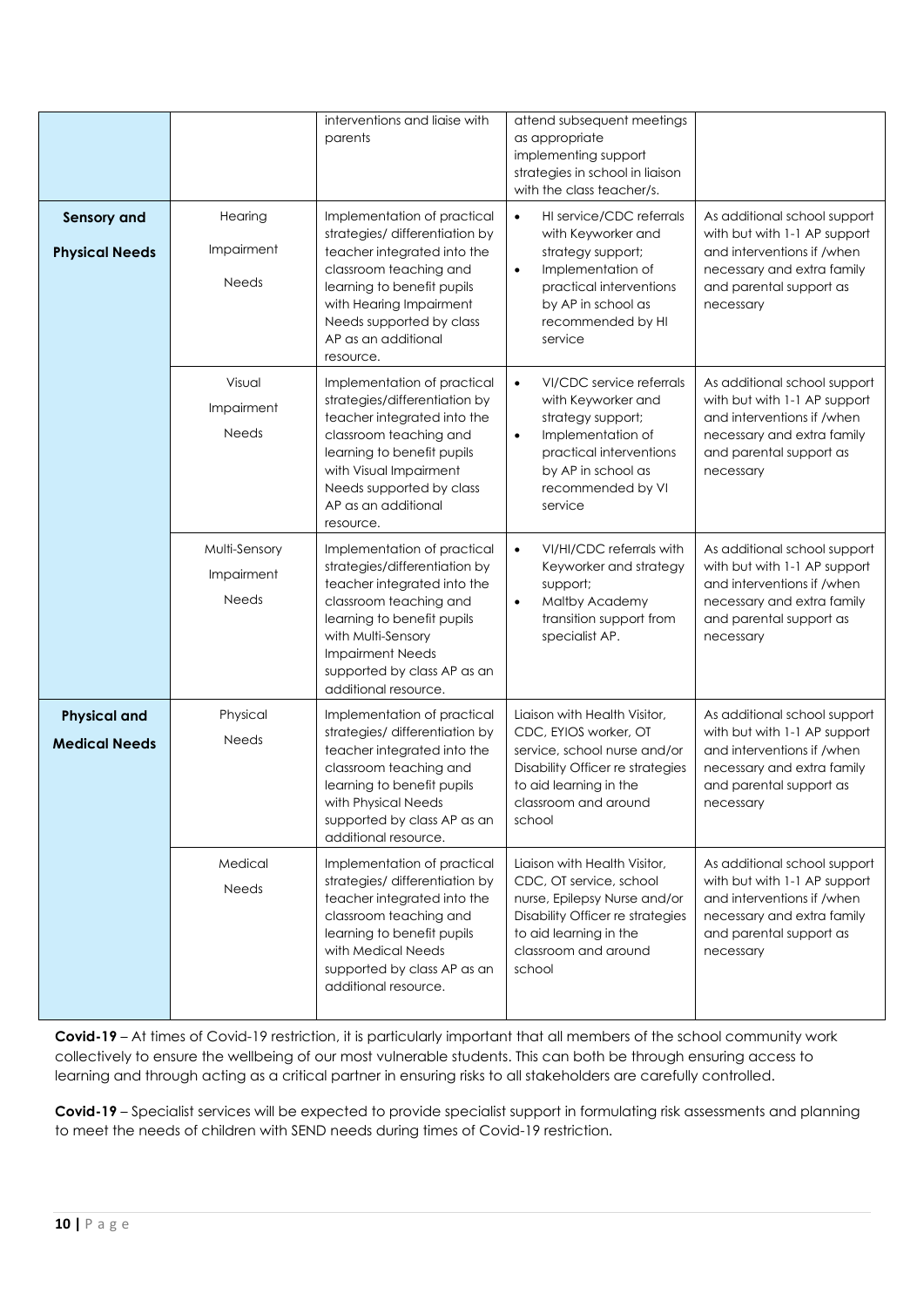# **6. EQUIPMENT AND FACILITIES**

The academy will make reasonable adjustments to meet a range of special educational needs within its mainstream setting by adapting its equipment and facilities, as necessary.

Having no internal steps, the school building has no impediments internally to the movement of physically disabled children. There are disabled toilet facilities in school and all doors are wide enough for easy wheelchair access.

**Covid-19** - If a risk assessment determines that a child or young person's needs continue to be more safely met at home, local authorities, educational settings and parents should consider whether moving either equipment or services into a student's home would enable them to be better supported there.

# **7. WORKING IN PARTNERSHIP WITH PARENTS**

**Objectives** 

- To ensure that the Academy takes account the wishes, feelings and knowledge of parents when making assessments and planning actions to meet their children's special needs.
- To encourage parents to recognise that they have responsibilities towards their children, and that the most effective provision will be made when they work in partnership with the Academy and other agencies to meet their children's special needs.

Parents of pupils with special needs will be given the same general information and chances to share in their children's progress as all parents. In addition to this, parents of pupils with special needs may require and expect information in the following:

- The Academy SEND policy.
- The SEND support available from both the Academy and the Local Authority.
- The SEND assessment and decision making procedures.
- Other services provided by the LA for Children in Need.
- Local and national voluntary organisations which may provide advice and counselling.
- The work of the parent partnership services. E.g. SENDIASS

The Academy values highly a partnership with parents in obtaining the most effective provision for pupils with special needs. This partnership includes:

- The Academy explaining to parents its concerns about their children's special needs and strategies that may be used to meet their needs
- The Academy responding quickly to parental concerns about pupil's special educational needs
- Parents responding quickly to the Academy's request for their involvement in meeting their children's special needs
- The Academy and parents having joint meetings with parents to set clear goals, discuss the support necessary, review progress and identify the responsibilities of the parent, the pupil and the school. It should provide an opportunity for the parent to share their concerns and, together with the teacher, agree their aspirations for the child.

**Covid-19 -** Particular care will be needed in the planning for and the supporting of students with EHC plans/SEND needs to return to the academy. In the spirit of coproduction, educational settings should contact parents and involve them in decisions about their child who has an EHC plan.

#### **Covid-19 Parents should:**

• Provide the school with sufficient and up-to-date information about their student's needs.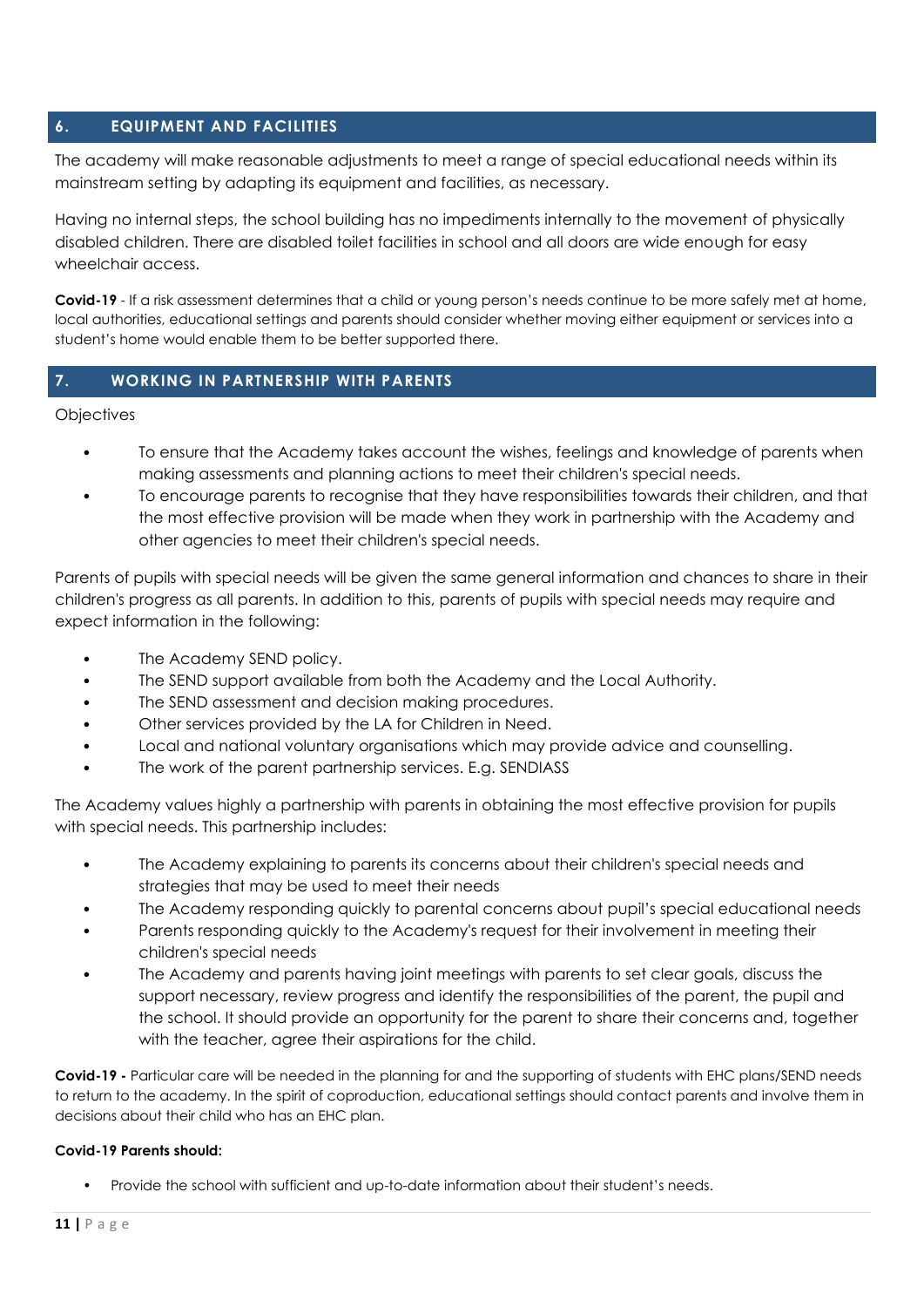- Be involved in the development and review of their student's IEP/support plan.
- Inform the school about any increased risk to their child through periods of Covid-19 restriction so the school can plan and risk assess accordingly.

# **8. ARRANGEMENTS FOR CONSULTING WITH PUPILS**

The views of the child will be included. This could be through involving the child in all or part of the review meeting, or gathering their views as part of the preparation for the meeting. Following the meeting the SENDCO will need to inform all the appropriate school staff of the outcomes and agreed targets, as well as updating the pupil's record as appropriate.

**Covid-19** - Students will often be best placed to provide information about how their needs affect them. Students should be fully involved in discussions about their needs and contribute as much as possible to the development of their EHCPs/IEP/support plans. They are also expected to comply with their EHCPs/IEPs/support plans alongside the new rules and regulations of the Academy.

# **9. COMPLAINTS PROCEDURES**

The school encourages parents to voice any concerns that arise. We aim to solve issues swiftly and in person, with the aim of reaching a mutual agreement and understanding.

A parent's first point of contact should be the class teacher. There are two formal and one informal parent's evenings held throughout the year. However, the teaching staff are always happy to discuss children's progress and attainment at any given point in the year. Parents can also contact the academy SENDCO who would be happy to answer any questions or concerns you may have.

Parents who wish to make a complaint re SEND provision are strongly encouraged to speak to the Principal, Mrs J Cliff. If the issue cannot be resolved at this level or the complaint is about the Principal, the parent would be directed to the school's complaints procedure.

# **10. TRANSITION PROVISION**

Transition from EYFS to KS1 and KS1 to KS2 are internal transitions within the school. Children are introduced to their new setting before the start of term so they are familiar with the changes. If necessary parents are involved in this process.

Teachers and the SEND team spend time sharing data, information, reviewing the IEPs and setting targets in advance of the new school year.

Transition from primary to secondary education follows the comprehensive secondary transition plan which includes:

- Exchange of achievement and predicted data
- Pen portrait of each pupil
- SEND review and exchange of information
- Transition programme of visits and experiences
- Additional SEND visits if necessary
- Parents evenings

**Covid-19** – the Academy will ensure that appropriate and possibly additional support is available to facilitate transition plans at all levels. However, this will be planned and carried out within the context of the regulations required for the stage of Covid-19 restriction (eg. Social distancing measures/removal of soft materials).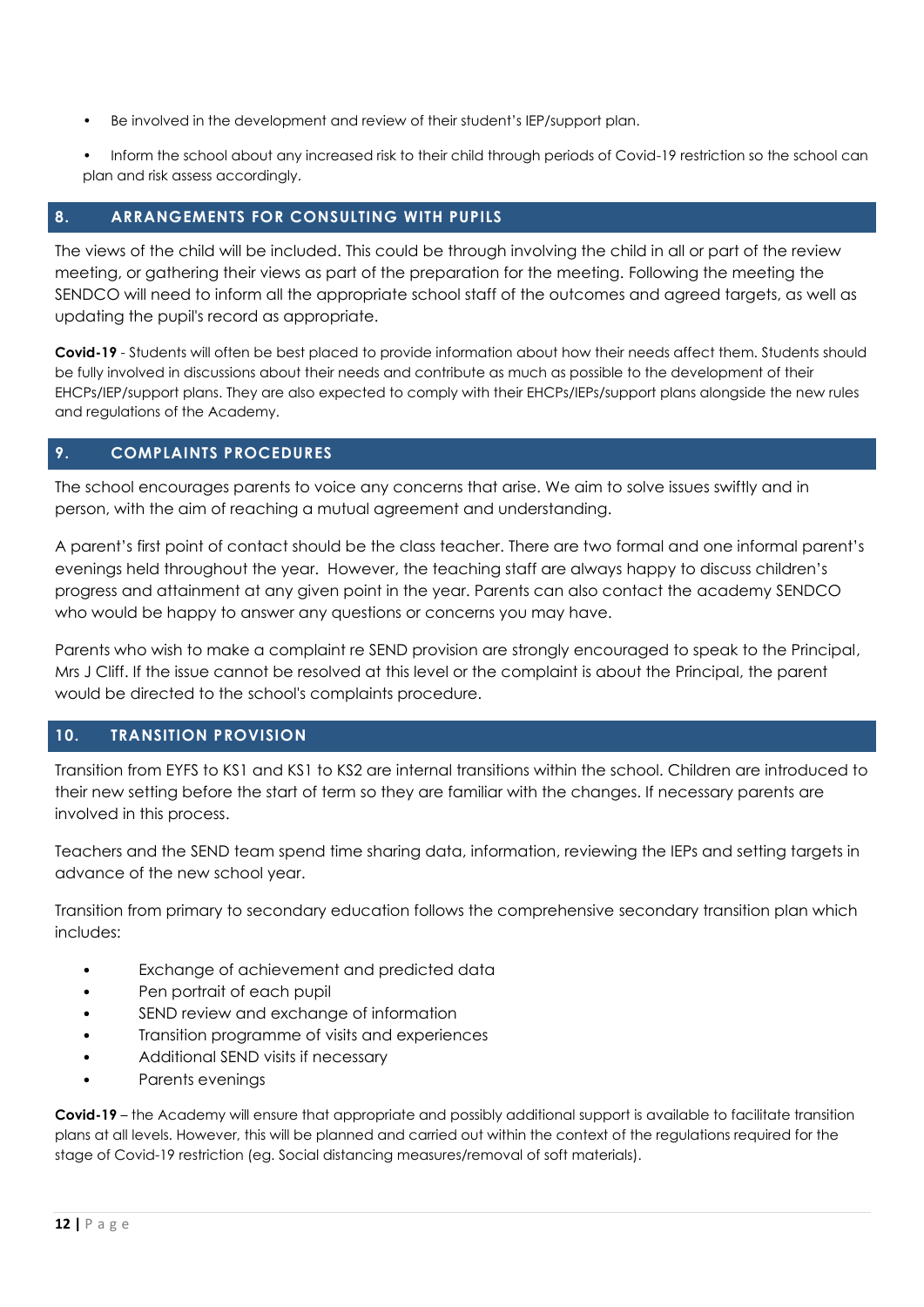# **11. LOCAL OFFER**

www.rotherhamsendlocaloffer.org.uk

# **12. THE LOCAL GOVERNING COMMITTEE**

Regular reports are made to the Governing Committee about the progress of children with Special Educational Needs and Disability. A member of the Governing Committee, Sara Graham, is identified as having specific responsibilities for Special Needs and Disability and works closely with the SEND team.

**Covid-19 –** The Trust Board/Academy LGB will ensure that measures implemented to ensure the safety of students with SEND alongside the staff meeting their needs during times of Covid-19 outbreak are rigorous and sufficient. This could be, for example, ensuring that academies have adequate supplies of PPE, ensuring policies and protocols include reference to Covid-19 and are robustly implemented and that adequate risk assessment has taken place on a whole trust/individual academy level to safely meet the needs of students with SEND.

#### **13. MALTBY MANOR ACADEMY SEND SINGLE CATEGORY SUPPORT**

Once a potential special educational need is identified, the Academy will take action to put effective support in place.

These actions form part of a cycle through which earlier decisions and actions are revisited, refined and revised with the growing understanding of the pupils' needs and of what supports the pupil in making good progress and securing good outcomes.



#### WAVE 1

Before identifying a child as needing SEND support the class teacher, working with the SENDCO, should establish a clear analysis of the pupil's needs. This should draw on the teacher's assessment and experience of the pupil, as well as information from the school's core approach to pupil progress, attainment, and behaviour. They would be on the monitoring register.

#### WAV<sub>F2</sub>

It should also draw on the individual's development in comparison to their peers, the views and experience of parents, the child's own views and, if relevant, advice from external support services. Schools should take seriously any concerns raised by a parent. These should be recorded and compared to the setting's own assessment and information on how a child is developing. The main areas of need that characterise pupils with SEND are set out at this assessment should be regularly reviewed. This will help to ensure that support is matched to need, and that a clear picture of the interventions put in place and their effect is developed.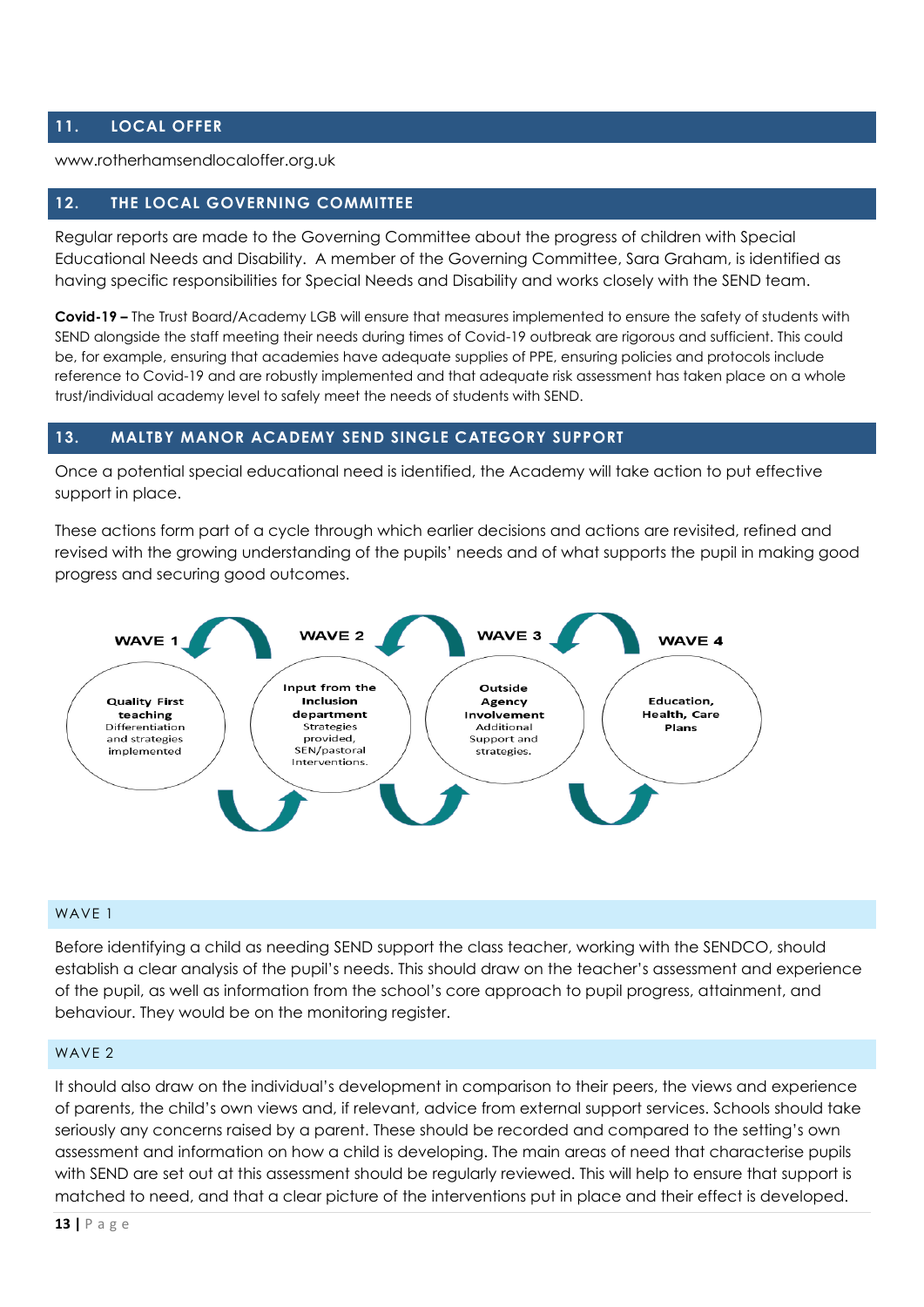For some types of SEND, the way in which a pupil responds to an intervention can be the most reliable method of developing a more accurate picture of need. This will be recorded on an IEP.

# **Plan**

Where it is decided to provide a pupil with SEND Support, the parents must be notified. The teacher and the SENCO should agree in consultation with the parent and the pupil the interventions and support to be put in place, as well as the expected impact on progress, development or behaviour, along with a clear date for review.

All teachers and support staff who work with the child should be made aware of their needs, the support provided and any teaching strategies or approaches that are required. This should also be recorded on the school's information system. (SIMS)

The support and intervention provided should be based on reliable evidence of effectiveness and be provided by staff with sufficient skills and knowledge.

# **Do**

The class teacher will remain responsible for working with the child on a daily basis. Where the interventions involve group or one-to-one teaching away from the main class or subject teacher, they should still retain responsibility for the pupil, working closely with any teaching assistants or specialist staff involved, to plan and assess the impact of interventions. The SENDCo should support the class teacher in the further assessment of the child's particular strengths and weaknesses, in problem solving and advising on the effective implementation of the support.

The support and intervention provided should be based on reliable evidence of effectiveness and be provided by staff with sufficient skills and knowledge.

# **Review**

The effectiveness of the support and the impact on the child's progress should be reviewed in line with the agreed date.

The impact of the support provided, along with the views of the pupil and their parents, should feed back into the analysis of the pupil's needs. The class or subject teacher, working with the SENDCo, should revise the IEP accordingly.

# WAVE 3

In addition to Wave 1 and 2 in some cases, outside professionals from health or social services may already be involved with the child. These professionals should liaise with the school to help inform the assessments. Where these professionals are not already working with school staff the SENDCo should contact them if the parents agree. It will need to be decided at this point if the pupil would qualify for an EHC plan and needs to be referred to SEND assessment team.

# WAVE 4

All pupils who receive an EHC plan are Wave 4.

Current Profile – SEND Support Register: